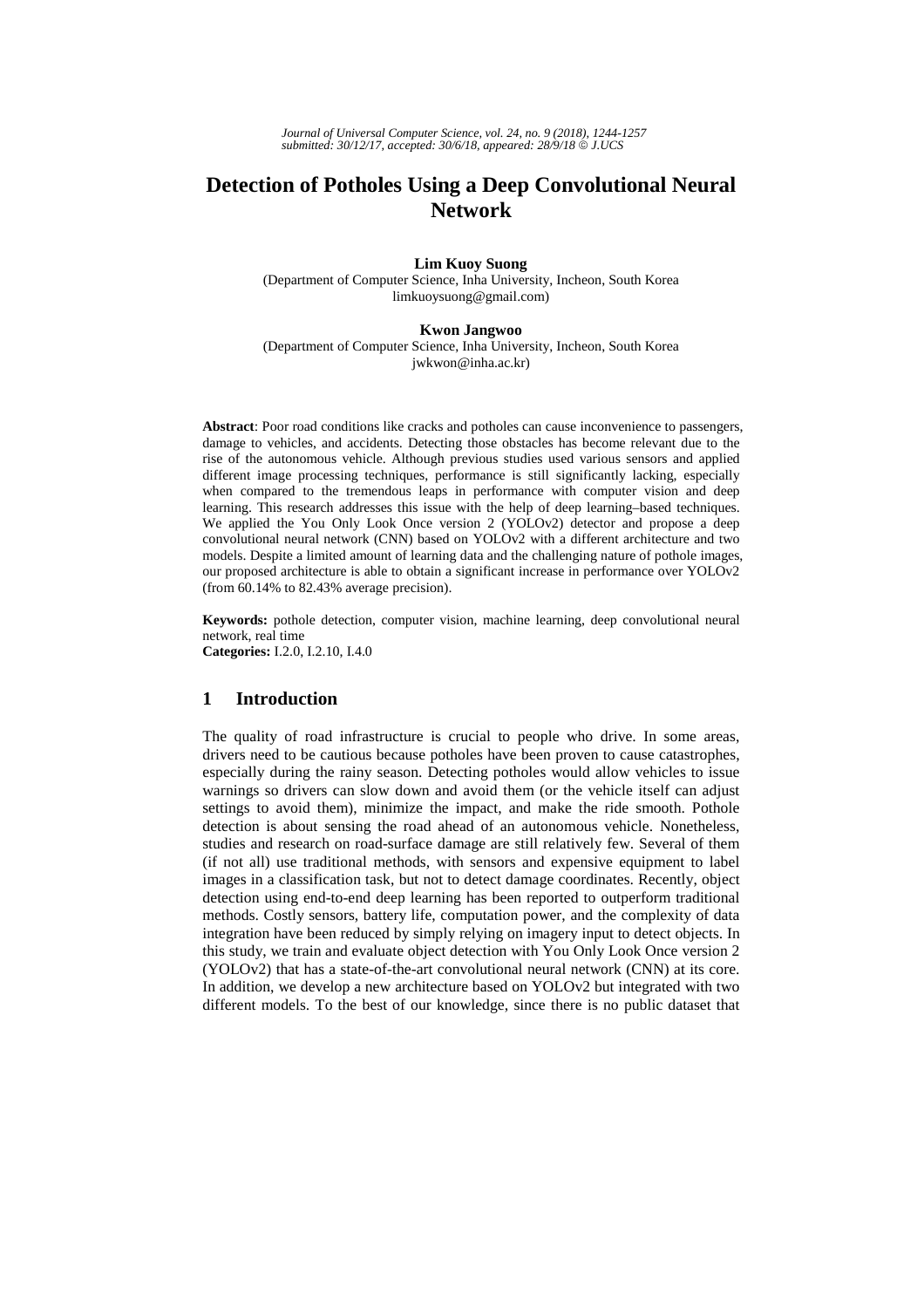presents the real nature of potholes in roads, we created learning data of pothole images in a wide variety of weather conditions and illumination levels.

# **2 Related Work**

#### **2.1 Traditional Approach**

Several techniques are applied to detect potholes and monitor the road and traffic conditions, such as the use of several sensor boards and a global positioning system as a hardware platform [De Zoysa et al. 2007], a mobile sensor network [Eriksson et al. 2008], a smartphone as hardware and software [Mohan et al. 2008], and data mining [Hautakangas et al. 2011]. Yu and Salari presented a laser-imaging technique for pothole detection and severity estimation to gather road-related information. The information was used to feed a neural network algorithm to detect potholes and cracks [Yu & Salari 2011]. However, the weakness in this approach is that it requires more equipment and extensive computation power to collect laser images.

### **2.2 Deep CNN-based Object Detection**

In recent years, deep learning has become best known for its ability to learn from experience, and is used in complex problems. Noticeably, deep convolutional neural networks (CNNs) have made tremendous progress in large-scale object recognition [He et al. 2016], [Krizheysky et al. 2012], [Szegedy et al. 2015], and in detection problems [Ren et al. 2015], [Liu et al. 2016], [Redmon & Farhadi 2017].

CNNs were also proposed for identifying road surface damage using deep learning [Maeda et al. 2016], [Zhang et al. 2016]. The former used 256 x 256 pixel images to identify road surface damage [Maeda et al. 2016]. The latter identified damage using a 99 x 99 pixel image patch generated from a 3264 x 2448 pixel image [Zhang et al. 2016]. However, the methodologies used in these studies focus on the classification task—whether there is damage or a crack present in the picture—but did not detect the location of the damage within the image.

In the attempt to achieve a fully autonomous vehicle, many researchers have applied a deep CNN to extract information about the road and to understand the environment surrounding the vehicle, ranging from detecting pedestrians [Angelova et al. 2015], cars [Zhou et al. 2016], and bicycles, to detecting road signs [Jonh et al. 2014] and obstacles [Hadsell et al. 2009]. However, the number of researchers using a deep CNN to detect potholes is relatively small. A recent study presented the great potential of deep CNNs in detecting cracks [Cha et al. 2017]. A deep CNN was developed to detect cracks with the help of sliding window techniques to scan 256 x 256 pixel images. The proposed method was able to achieve a high level of accuracy in finding cracks in realistic concrete environments. The dataset, however, comprised images of small line-shaped cracks, and the actual locations of the cracks were not identified in that work.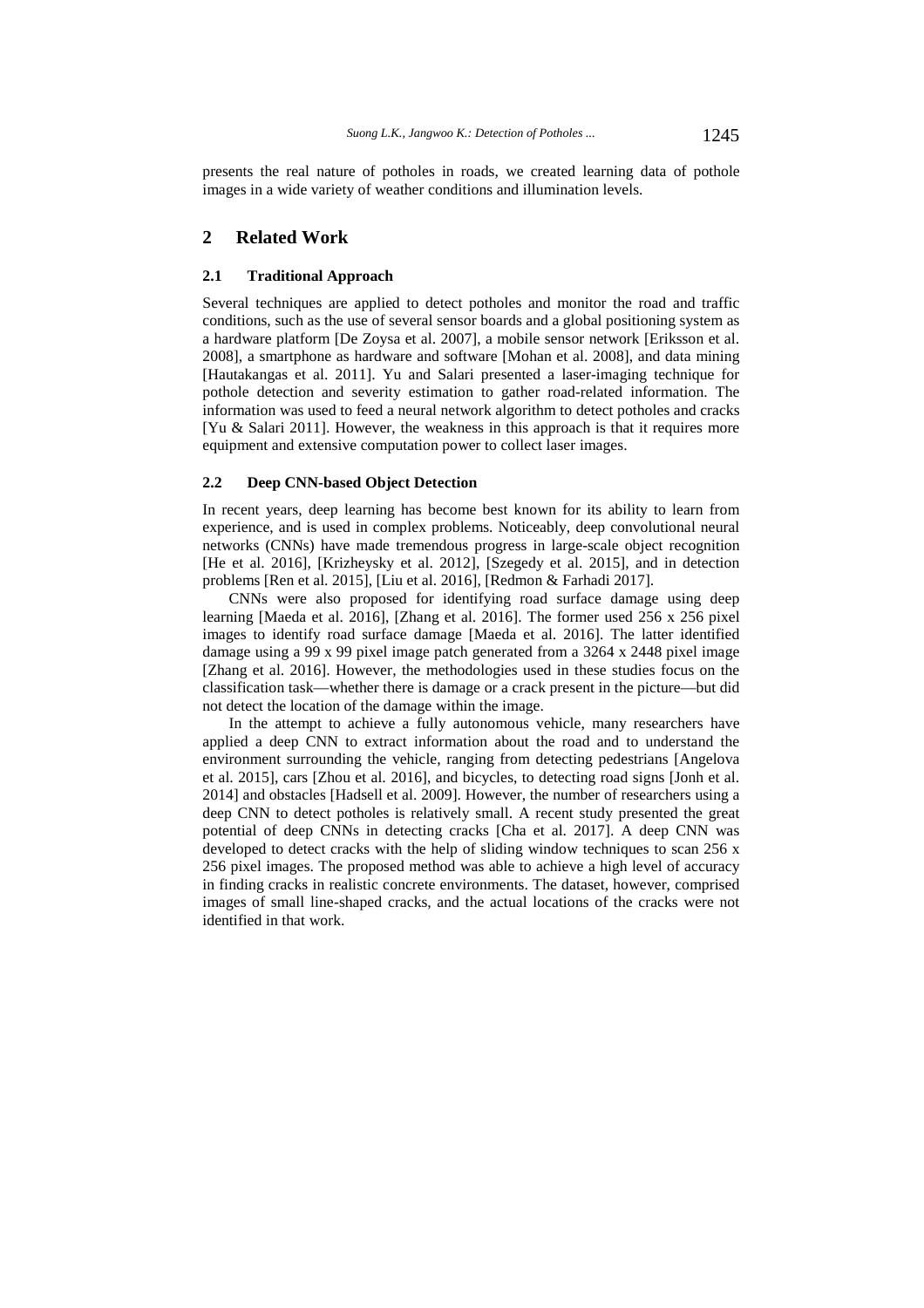## **3 Methodology**

## **3.1 YOLO Object Detection**

YOLO takes an approach different from other networks that use a region proposal or a sliding window; instead, it reframes object detection as a single regression problem. YOLO looks at the input image just once, and divides it into a grid of S x S cells. Each grid cell predicts B bounding boxes, a confidence score representing the intersection over union (IOU) with the ground truth bounding box, and the probability that the predicted bounding box contains some objects:

$$
Confidence = Pr(object) * IOU_{pred}^{truth}
$$
 (1)

 $IOU_{pred}^{truth}$  denotes intersection over union between the predicted box and ground truth. Each cell also predicts C conditional class probabilities, *Pr(object)*. Both confidence score and class prediction will output one final score telling us the probability that this bounding box contains a specific type of object.

#### **3.2 YOLOv2 Architecture (F1)**

There were two different model architectures used in conducting our training. The first model is based on the Darknet architecture of YOLOv2 [see Table 1]. It contains 31 layers in which 23 are convolutional layers with a batch normalization layer before leaky rectified linear unit (ReLu) activation, and a maxpool layer at the 1st, 3rd, 7th, 11th, and 17th layers. In order to train our own dataset, we needed to reinitialize the final convolutional layer so it outputs a tensor with a 13 x 13 x 30 shape, where  $30 =$ 5 bounding boxes x (4 coordinates  $+1$  confidence value  $+1$  class probability).

## **3.3 Our Proposed Architecture (F2)**

We proposed the second model (F2 architecture), as seen in Table 2. F2 is a modified version of the F1 architecture in an attempt to reduce the computational costs and model size of the neural network. F1 requires roughly 48 million parameters. On the other hand, F2 needs only 18 million parameters with just 27 layers. The final result shows that the average precision and recall score of the F2 architecture is better than the F1 architecture while being smaller in size and faster in computation speed.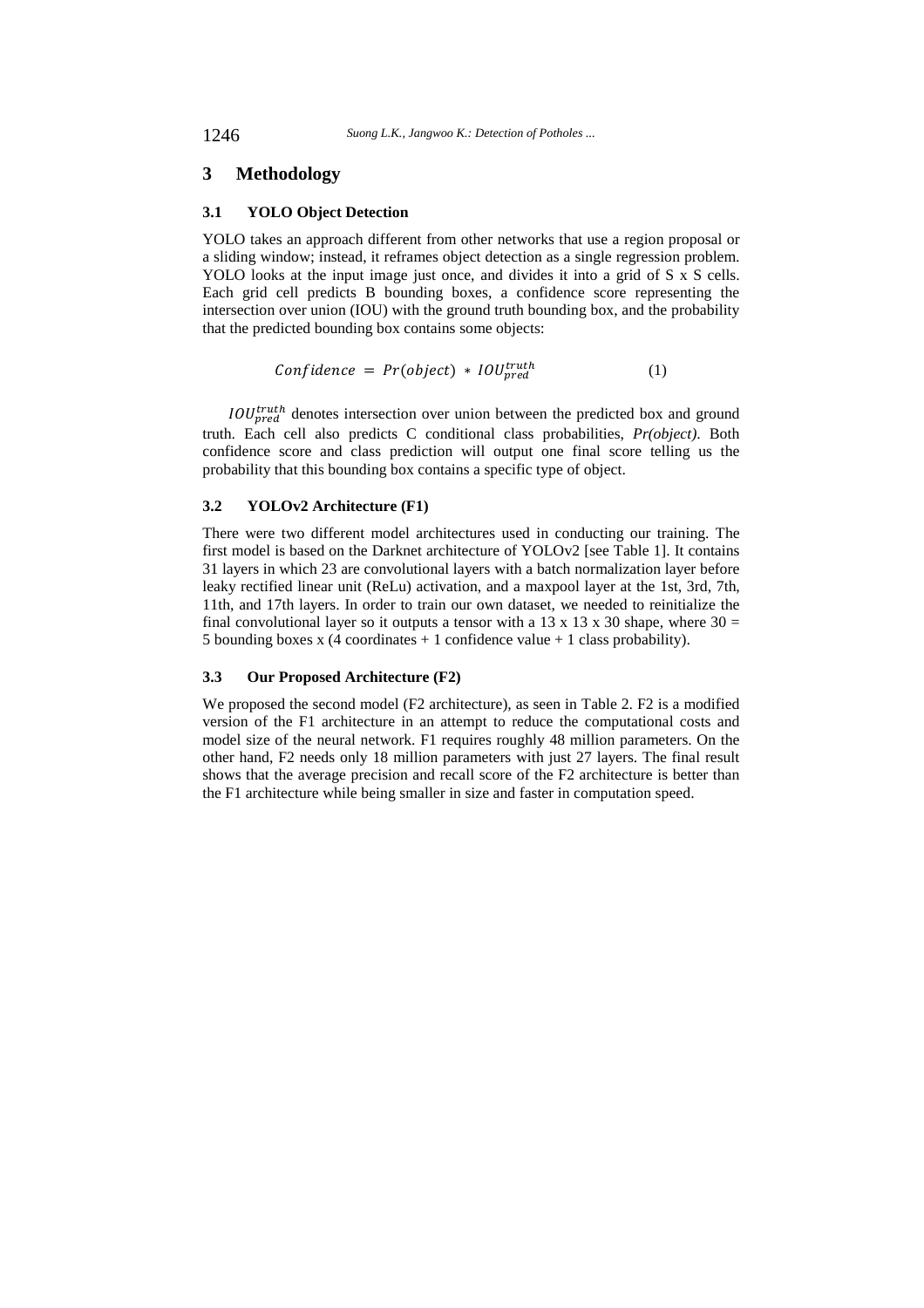| Layer          | <b>Type</b>               | <b>Filters</b>           | Size/Pad/Stride      | Output         |
|----------------|---------------------------|--------------------------|----------------------|----------------|
| $\theta$       | Convolutional             | 32                       | 3x3/1/1              | 416 x 416      |
| 1              | Maxpool                   |                          | 2 x 2 / 0 / 2        | 208 x 208      |
| $\overline{c}$ | Convolutional             | 64                       | 3x3/1/1              | 208 x 208      |
| 3              | Maxpool                   |                          | 2 x 2 / 0 / 2        | 104 x 104      |
| $\overline{4}$ | Convolutional             | 128                      | $3 \times 3 / 1 / 1$ | 104 x 104      |
| 5              | Convolutional             | 64                       | 1 x 1 / 0 / 1        | 104 x 104      |
| 6              | Convolutional             | 128                      | $3 \times 3 / 1 / 1$ | 104 x 104      |
| 7              | Maxpool                   |                          | 2 x 2 / 0 / 2        | 52 x 52        |
| 8              | Convolutional             | 256                      | $3 \times 3 / 1 / 1$ | 52 x 52        |
| 9              | Convolutional             | 128                      | $1 \times 1/0/1$     | 52 x 52        |
| 10             | Convolutional             | 256                      | 3x3/1/1              | 52 x 52        |
| 11             | Maxpool                   | $\overline{\phantom{a}}$ | 2 x 2 / 0 / 2        | 26 x 26        |
| 12             | Convolutional             | 512                      | 3x3/1/1              | 26 x 26        |
| 13             | Convolutional             | 256                      | $1 \times 1/0/1$     | $26 \times 26$ |
| 14             | Convolutional             | 512                      | $3 \times 3 / 1 / 1$ | 26 x 26        |
| 15             | Convolutional             | 256                      | 1 x 1 / 0 / 1        | 26 x 26        |
| 16             | Convolutional             | 512                      | 3x3/1/1              | 26 x 26        |
| 17             | Maxpool                   |                          | 2 x 2 / 0 / 2        | 13 x 13        |
| 18             | Convolutional             | 1024                     | 3x3/1/1              | 13 x 13        |
| 19             | Convolutional             | 512                      | $1 \times 1/0/1$     | 13 x 13        |
| 20             | Convolutional             | 1024                     | 3x3/1/1              | 13 x 13        |
| 21             | Convolutional             | 512                      | $1 \times 1/0/1$     | 13 x 13        |
| 22             | Convolutional             | 1024                     | 3x3/1/1              | 13 x 13        |
| 23             | Convolutional             | 1024                     | 3x3/1/1              | 13 x 13        |
| 24             | Convolutional             | 1024                     | 3x3/1/1              | 13 x 13        |
| 25             | Route $[16]$ <sup>1</sup> | 512                      |                      | 26 x 26        |
| 26             | Convolutional             | 64                       | $1 \times 1/0/1$     | 26 x 26        |
| 27             | Reorganize                | 256                      | 2 x 2 / 0 / 2        | 13 x 13        |
| 28             | Route $[27] [24]^{2}$     | 1280                     |                      | 13 x 13        |
| 29             | Convolutional             | 1024                     | 3x3/1/1              | 13 x 13        |
| 30             | Convolutional             | 30                       | 1 x 1 / 0 / 1        | 13 x 13        |

*Table 1: F1 Architecture adapted from YOLO9000 [Redmon & Farhadi 2017]* 

## **3.3.1 Anchor Box Model**

In object detection techniques, normally each of the grid cells can detect only one object. The problem arises when there is more than one object in each cell, so we can handle this situation using the idea of anchor boxes. Instead of predicting a onedimensional **5** + **num** of class, it instead predicts  $(5 + \text{num of class}) \times$ 

 $\overline{a}$ 

<sup>&</sup>lt;sup>1</sup> Route to layer  $16^{th}$ <br><sup>2</sup> Route to layer  $27^{th}$  and  $24^{th}$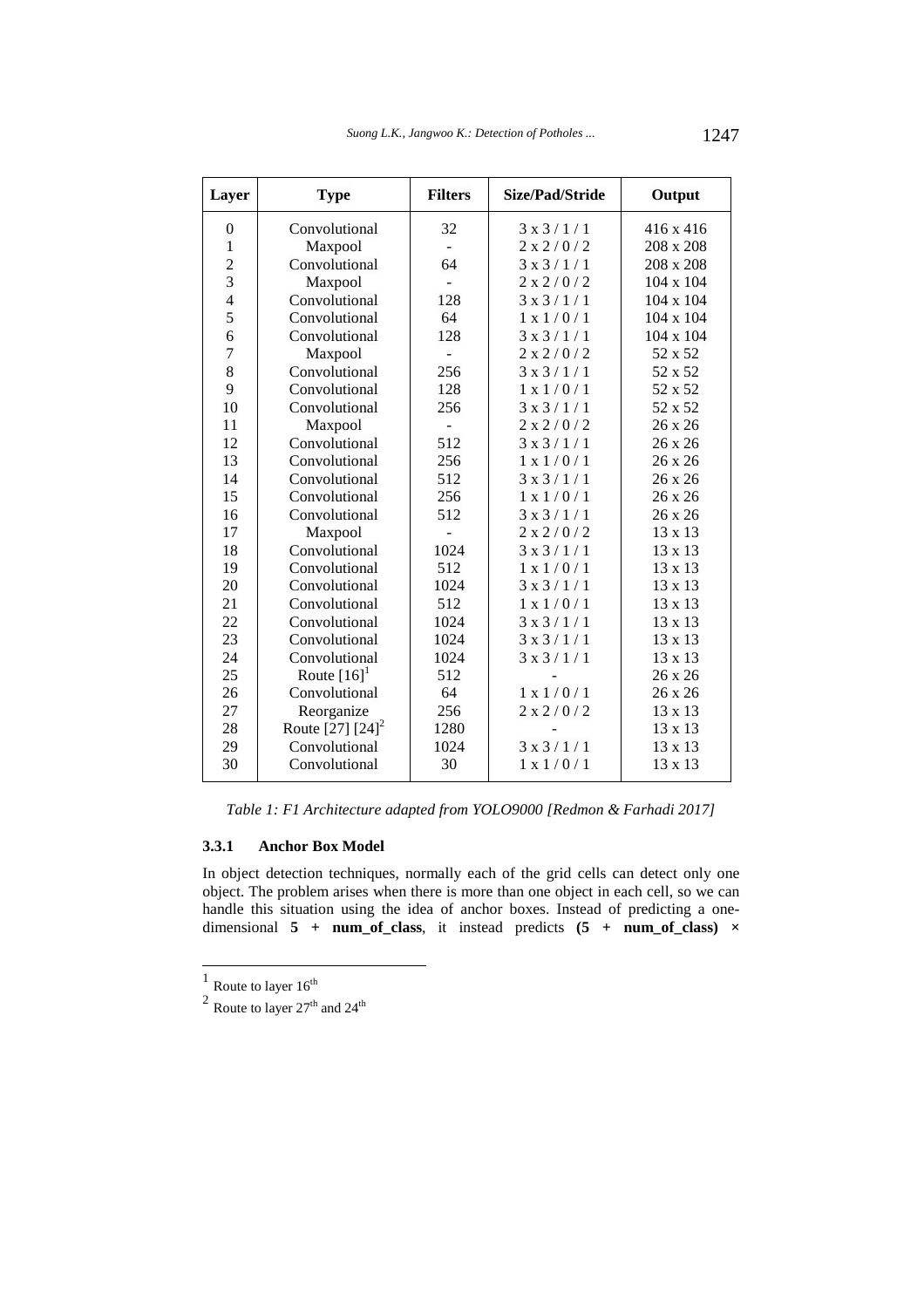**num\_of\_anchorboxes**. Each anchor box is designed for detecting objects of different aspect ratios and sizes. For example, box 1 can detect objects that are wide but short, whereas box 2 detects objects with a rectangular shape.

In YOLOv2, an image is divided into a 13 x 13 grid, and the bounding box and class predictions are made for each anchor box located there. The appropriate bounding box is selected as the bounding box with the highest IOU between the ground truth box and the anchor box. The anchor boxes provided by YOLOv2 are for general objects in the Visual Object Classes (VOC) dataset, not pothole shapes and sizes; for this reason, we ran a k-means clustering technique on our training set to generate five different anchor boxes tailored more towards our dataset objects.

| <b>Anchor Box Set</b> | Width    | Height   |
|-----------------------|----------|----------|
| Set 1                 | 1.834849 | 0.697362 |
| Set 2                 | 3.690766 | 2.024326 |
| Set 3                 | 6.013811 | 6.493899 |
| Set 4                 | 7.706391 | 3.544638 |
| Set 5                 | 10.78841 | 8.534208 |

*Table 2: Five anchor box sets generated by k-means clustering on a pothole training set* 



*Figure 1: Visualization of the five predicted anchor boxes with respect to the grid cell* 

We made a few modifications to F1 to build the F2 architecture.

- 1. After calculations, each 23rd and 24th layer consumes more than nine million parameters. Layer 29 alone requires more than 11 million parameters. Removing these three convolutional layers can remove about 30 million parameters.
- 2. We make F2's 23rd layer have a filter size of 2048 by modifying F1's 26th convolutional layer from 64 filters to 256 filters.
- 3. The reorganized 25th layer has a depth of 1024 by reorganizing the 24th layer from 26 x 26 x 256 to 13 x 13 x 1024.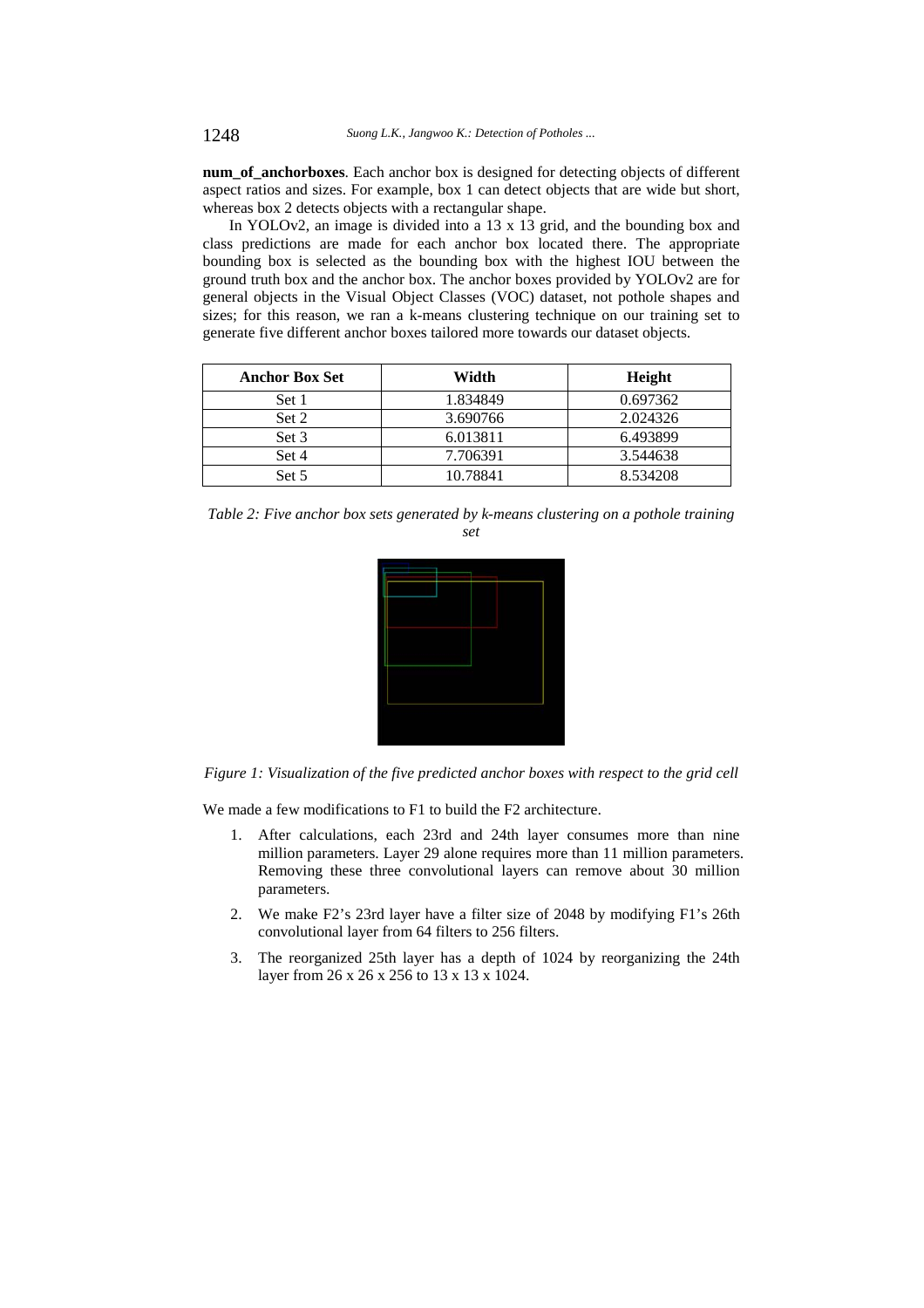4. Route layer 26 and route layer 25 (13 x 13 x 1024) with the 22nd convolutional layer  $(13 \times 13 \times 1024)$  output  $13 \times 13 \times 2048$ .

| Layer          | <b>Type</b>               | <b>Filters</b> | Size/Pad/Stride      | Output           |
|----------------|---------------------------|----------------|----------------------|------------------|
| $\Omega$       | Convolutional             | 32             | $3 \times 3 / 1 / 1$ | $416 \times 416$ |
| $\mathbf{1}$   | Maxpool                   |                | 2 x 2 / 0 / 2        | 208 x 208        |
| $\overline{c}$ | Convolutional             | 64             | $3 \times 3 / 1 / 1$ | 208 x 208        |
| 3              | Maxpool                   |                | 2 x 2 / 0 / 2        | 104 x 104        |
| $\overline{4}$ | Convolutional             | 128            | $3 \times 3 / 1 / 1$ | $104 \times 104$ |
| 5              | Convolutional             | 64             | 1 x 1 / 0 / 1        | $104 \times 104$ |
| 6              | Convolutional             | 128            | $3 \times 3 / 1 / 1$ | 104 x 104        |
| $\overline{7}$ | Maxpool                   |                | 2 x 2 / 0 / 2        | 52 x 52          |
| 8              | Convolutional             | 256            | $3 \times 3 / 1 / 1$ | 52 x 52          |
| 9              | Convolutional             | 128            | $1 \times 1/0/1$     | 52 x 52          |
| 10             | Convolutional             | 256            | $3 \times 3 / 1 / 1$ | 52 x 52          |
| 11             | Maxpool                   |                | 2 x 2 / 0 / 2        | 26 x 26          |
| 12             | Convolutional             | 512            | $3 \times 3 / 1 / 1$ | 26 x 26          |
| 13             | Convolutional             | 256            | 1 x 1 / 0 / 1        | $26 \times 26$   |
| 14             | Convolutional             | 512            | $3 \times 3 / 1 / 1$ | $26 \times 26$   |
| 15             | Convolutional             | 256            | $1 \times 1/0/1$     | 26 x 26          |
| 16             | Convolutional             | 512            | $3 \times 3 / 1 / 1$ | 26 x 26          |
| 17             | Maxpool                   |                | 2 x 2 / 0 / 2        | $13 \times 13$   |
| 18             | Convolutional             | 1024           | 3x3/1/1              | 13 x 13          |
| 19             | Convolutional             | 512            | $1 \times 1/0/1$     | $13 \times 13$   |
| 20             | Convolutional             | 1024           | $3 \times 3 / 1 / 1$ | $13 \times 13$   |
| 21             | Convolutional             | 512            | $1 \times 1/0/1$     | $13 \times 13$   |
| 22             | Convolutional             | 1024           | 3x3/1/1              | $13 \times 13$   |
| 23             | Route $[16]$ <sup>3</sup> | 512            |                      | 26 x 26          |
| 24             | Convolutional             | 256            | 1 x 1 / 0 / 1        | 26 x 26          |
| 25             | Reorganize                | 1024           | 2 x 2 / 0 / 2        | 13 x 13          |
| 26             | Route $[25] [22]^{4}$     | 2048           |                      | 13 x 13          |
| 27             | Convolutional             | 30             | 1 x 1 / 0 / 1        | $13 \times 13$   |

5. We created the F2-Anchor by modifying the width and height of F1's anchor boxes.

*Table 3: F2 architecture. Table adapted from YOLO9000 [Redmon & Farhadi 2017]* 

# **3.3.2 Denser Grid Model:**

The YOLOv2 network operates at a network resolution of 416 x 416, and after its convolutional layers downsample the images by a factor of 32, the grid cell (output feature map) is 13 x 13 [see Fig. 2]. Unlike the desired square input resolution of the

 $3$  Route to layer  $16^{\text{th}}$ 

 $\frac{4}{100}$  Route to layer  $25^{\text{th}}$  and  $22^{\text{nd}}$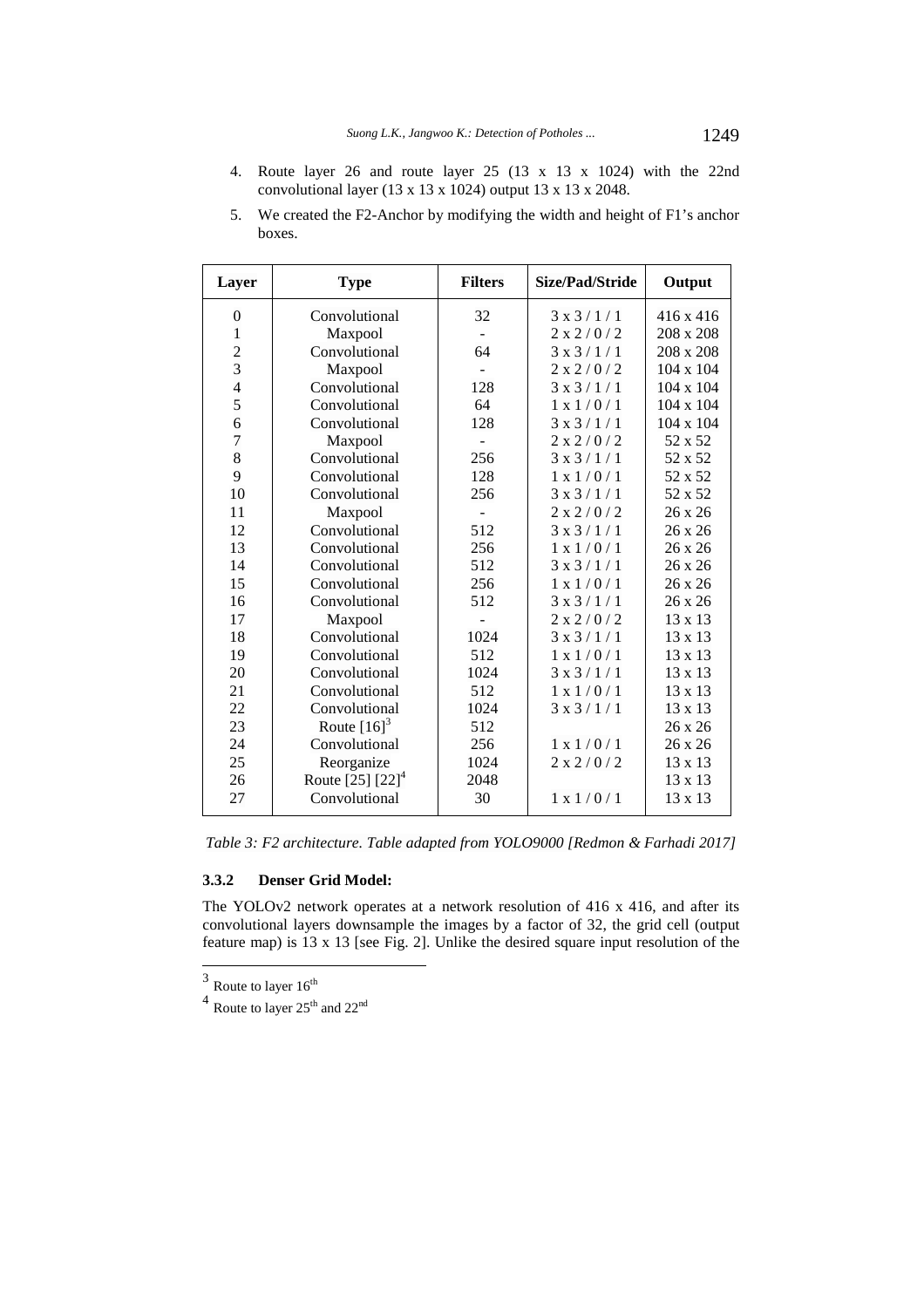inspired model (F1), our dataset comes with various resolutions. After the calculations, we decided to use an input resolution of 832 x 672 because it is the average resolution of our dataset, which will produce a 26 x 21 grid after downsampling [see Fig. 3]. We developed the Den-F2-Anchor model, which is the combination of the F2 architecture with the denser grid model and the anchor box model.



*Figure 2: 13x13 grid cell of YOLOv2* 



*Figure 3: 26x21 grid cell of Den-F2-Anchor* 

# **4 Experiments**

## **4.1 Data Collection and Processing**

The pothole images we collected present extensively varying real-world situations, such as random-bump potholes, various conditions (strong light spots, shadow changes), occlusions, close-ups, and very different shapes and sizes. Our research sets out to detect potholes of various forms and sizes on roads within different areas of the city and countryside [see Figs. 7 and 8]. Nonetheless, we could not find this kind of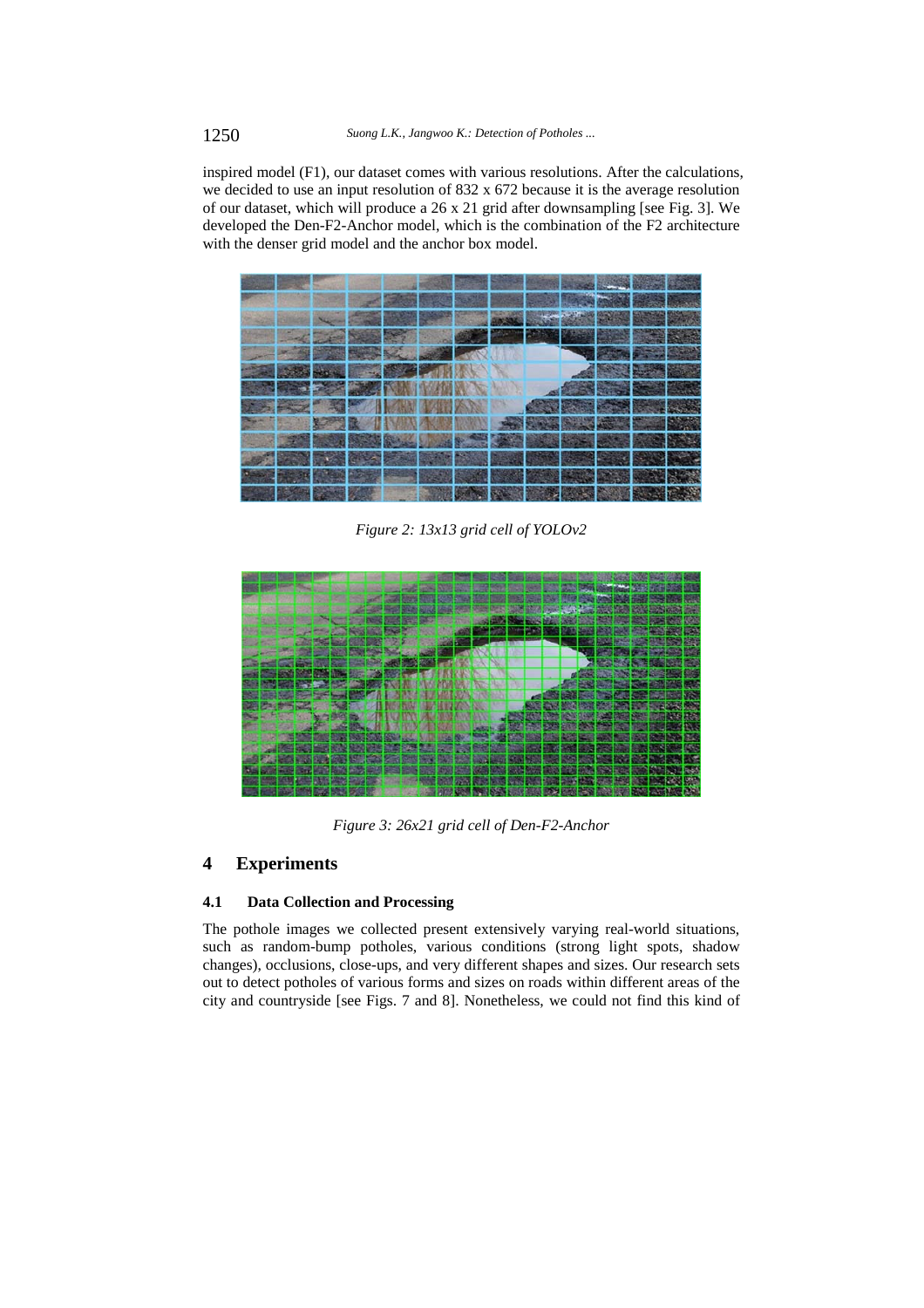dataset freely available to use in our experiment. That is why we resolved to collect images from public database sites such as Flickr, Google Images, and Pixabay.

In each image, we labelled and annotated the bounding box representing the size and location of the pothole. We did this by ourselves using Labellmg [Tzutalin 2015], a graphical image annotation tool freely available on GitHub. In total, there are 996 training images containing 1796 potholes, and there are 203 testing images.

## **4.2 Training**

Our implementation on F1, F2-Anchor, and Den-F2-Anchor architectures is based on an open source YOLO framework called Darkflow [Thtrieu 2016]. We trained all three models from the ground up without using pre-trained weights on PASCAL VOC and/or Microsoft Common Objects in Context (MS COCO) because we found that more of the F2 and Den-F2's layers had to be re-initialized, and our pothole dataset is not in the general purpose object detectors.

Training was performed on a GeForce GTX 1080 with 10 GB RAM. In all our training sessions, we used the Adam optimizer because of its tendency for expedient convergence.

Training the F1 model started with a learning rate of 1*e* - 5 to quickly reduce loss. After training for 100 epochs, we changed the learning rate to 1*e* - 6 for finer granularity for another 200 epochs. At this point, we validated the training with test images that the model had never seen; the performance was not good, with a number of false positive and false negative bounding boxes. Finally, we trained the network for another 300 epochs, and the result was promising.

We trained the F2-Anchor and Den-F2-Anchor models at the same learning rate of 1*e* - 5 and 1*e* - 6 for 100 epochs and 500 epochs, respectively. As far as the validation process goes, we had Den-F2-Anchor train for another 100 epochs at the 1*e* - 6 learning rate. However, the model's performance got slightly worse from overfitting, so we reverted to the previous checkpoint. Training for the three models was done in about four days. Figs. 4, 5, and 6 show all three models' training loss.



*Figure 4: F1 model's loss value*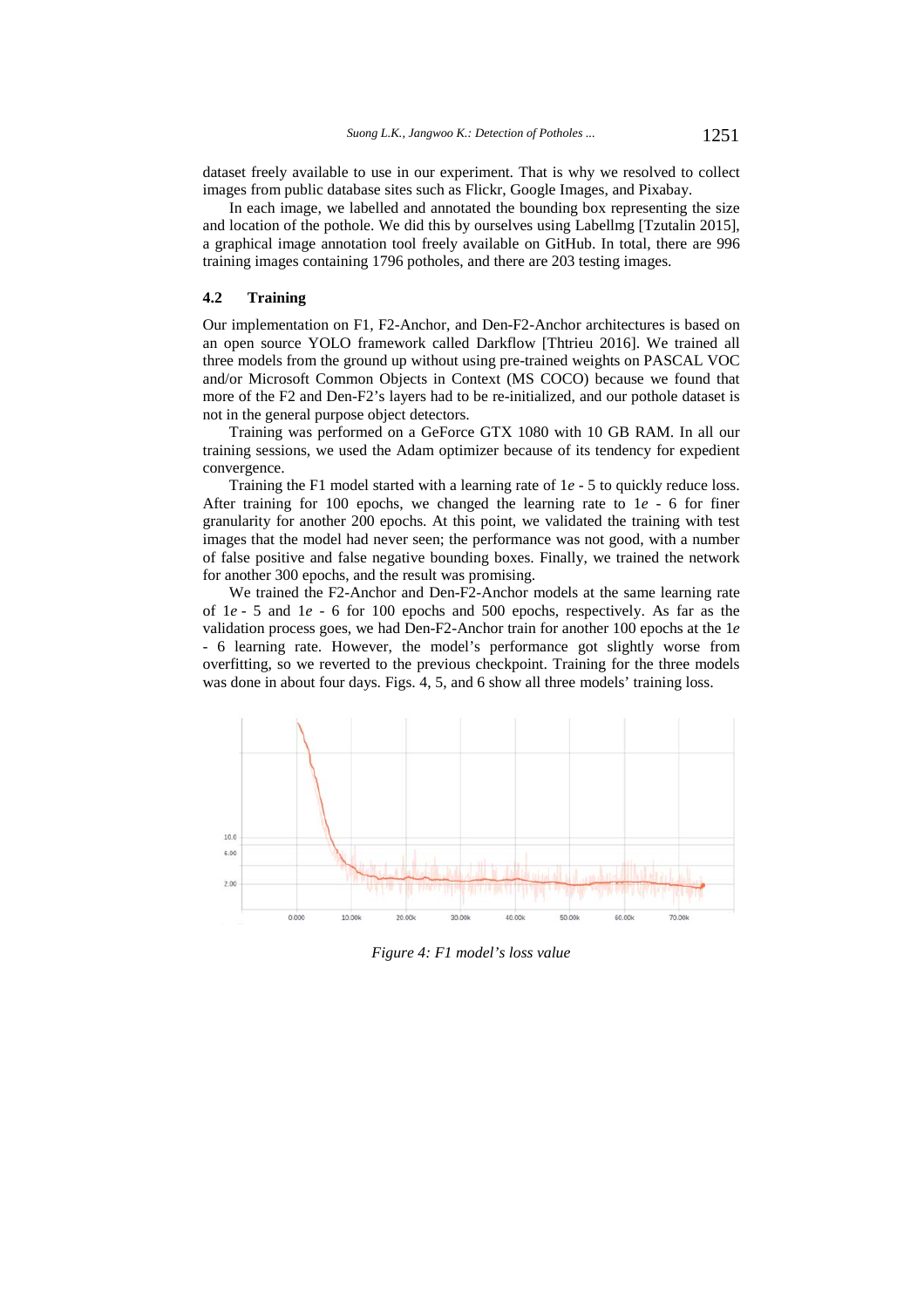

*Figure 5: F2-Anchor model's loss value* 



*Figure 6: Den-F2-Anchor model's loss value* 

# **5 Results**

We evaluated the performance of the networks using precision and recall scores with the following formulas:

$$
Average Precision = \frac{\sum_{i=1}^{n} TP/(TP+FP)}{n}
$$
 (2)

$$
Recall = \frac{\sum_{i=1}^{n} TP/(TP+FN)}{n}
$$
 (3)

TP, FP, and FN denote true positive, false positive, and false negative, respectively, with *n* representing the total number of testing images.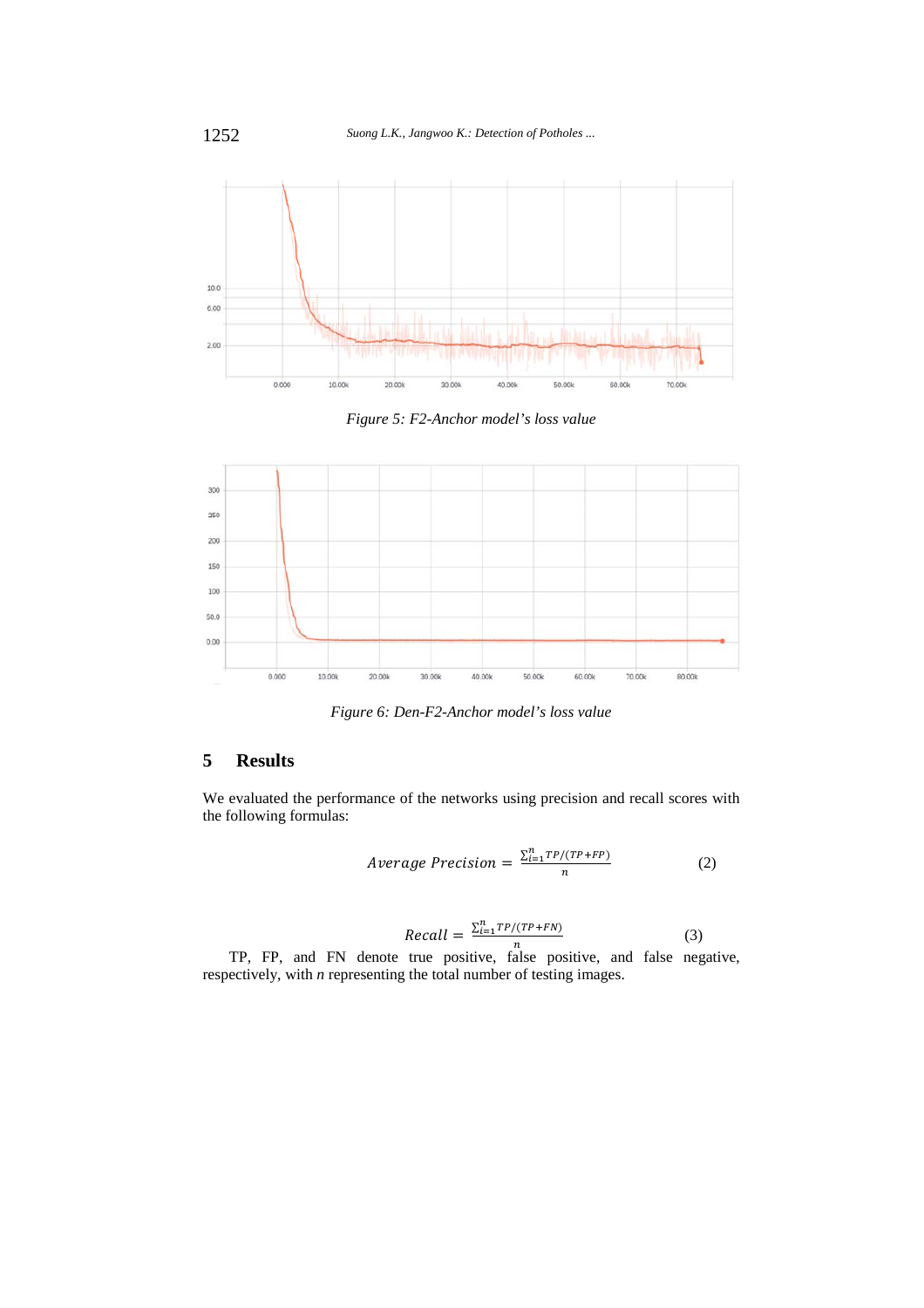In the testing phase, we tested the model against 203 pothole images. We also made sure that the challenging real-world scenario of potholes with different forms and sizes that we cited in the dataset section were present in the testing set.

The F1 model obtained scores of 60.14% average precision and 65.61% recall, while the F2-Anchor model obtained 67.74% average precision and 74.93% recall. Den-F2-Anchor produced the highest relative average precision at **82.43%** and the highest recall at **83.72%**.

F2-Anchor processed the images the fastest at **0.032s (32 FPS)**. F1 came second, running at 0.023s (23 FPS), while Den-F2-Anchor came last at 0.021s (21 FPS). F2- Anchor can be employed in a real-time camera to detect potholes.

The results show that our proposed F2-Anchor and Den-F2-Anchor models achieved better results, with a large reduction in computational complexity and model size.

| Model                            | Average<br><b>Precision</b> | Recall | <b>Parameters</b> | <b>Frames</b> Per<br><b>Second</b> |
|----------------------------------|-----------------------------|--------|-------------------|------------------------------------|
| F1 (YOLOv2)                      | 60.14                       | 65.61  | 48 million        | 23                                 |
| F <sub>2</sub> -Anchor<br>(Ours) | 67.74                       | 74.93  | 18 million        | 32                                 |
| Den-F2-Anchor<br>(Ours)          | 82.43                       | 83.72  | 18 million        | 21                                 |

*Table 4: Results of F1 and F2 models' performance*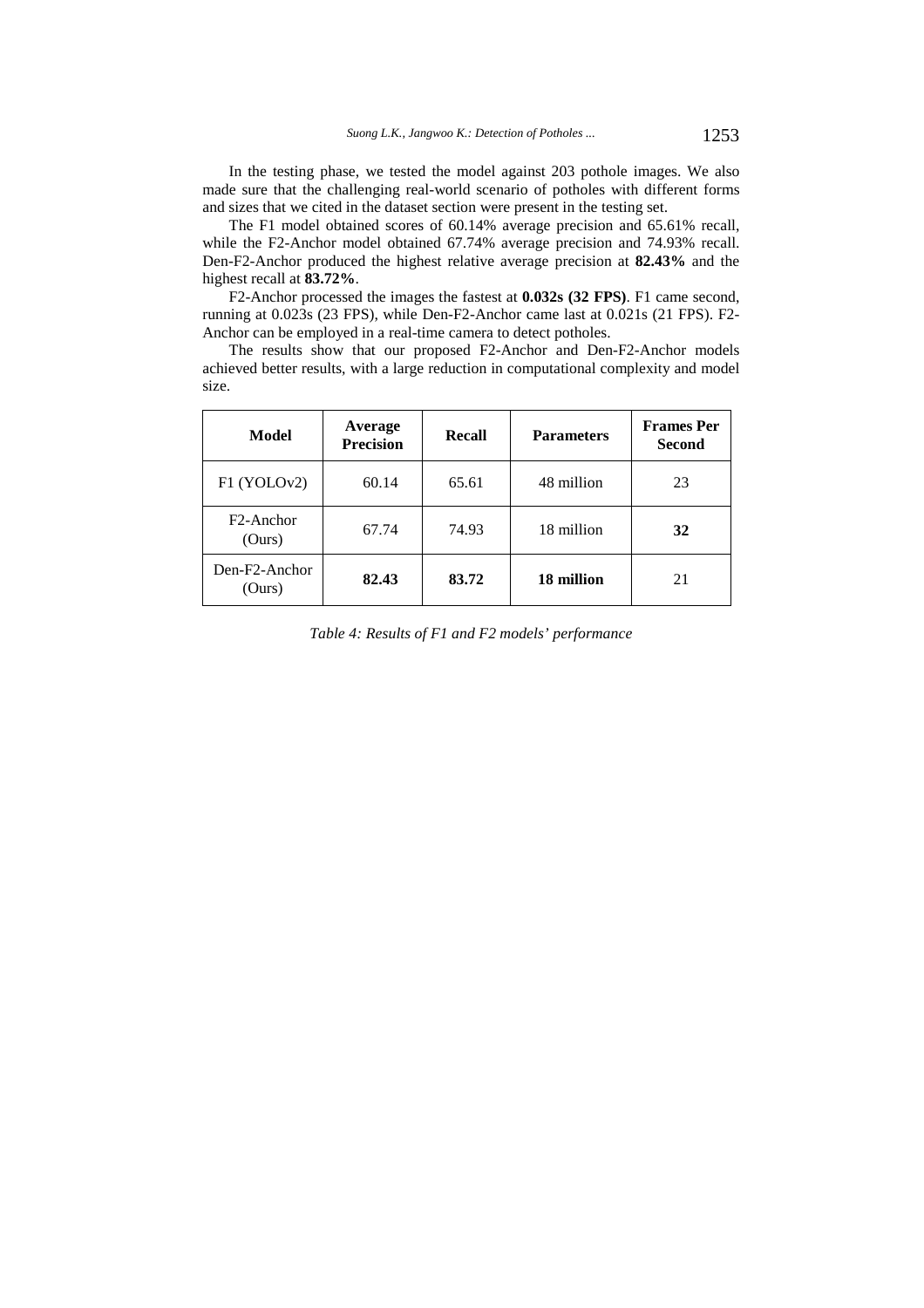

*Figure 7: Examples of correct detection of potholes*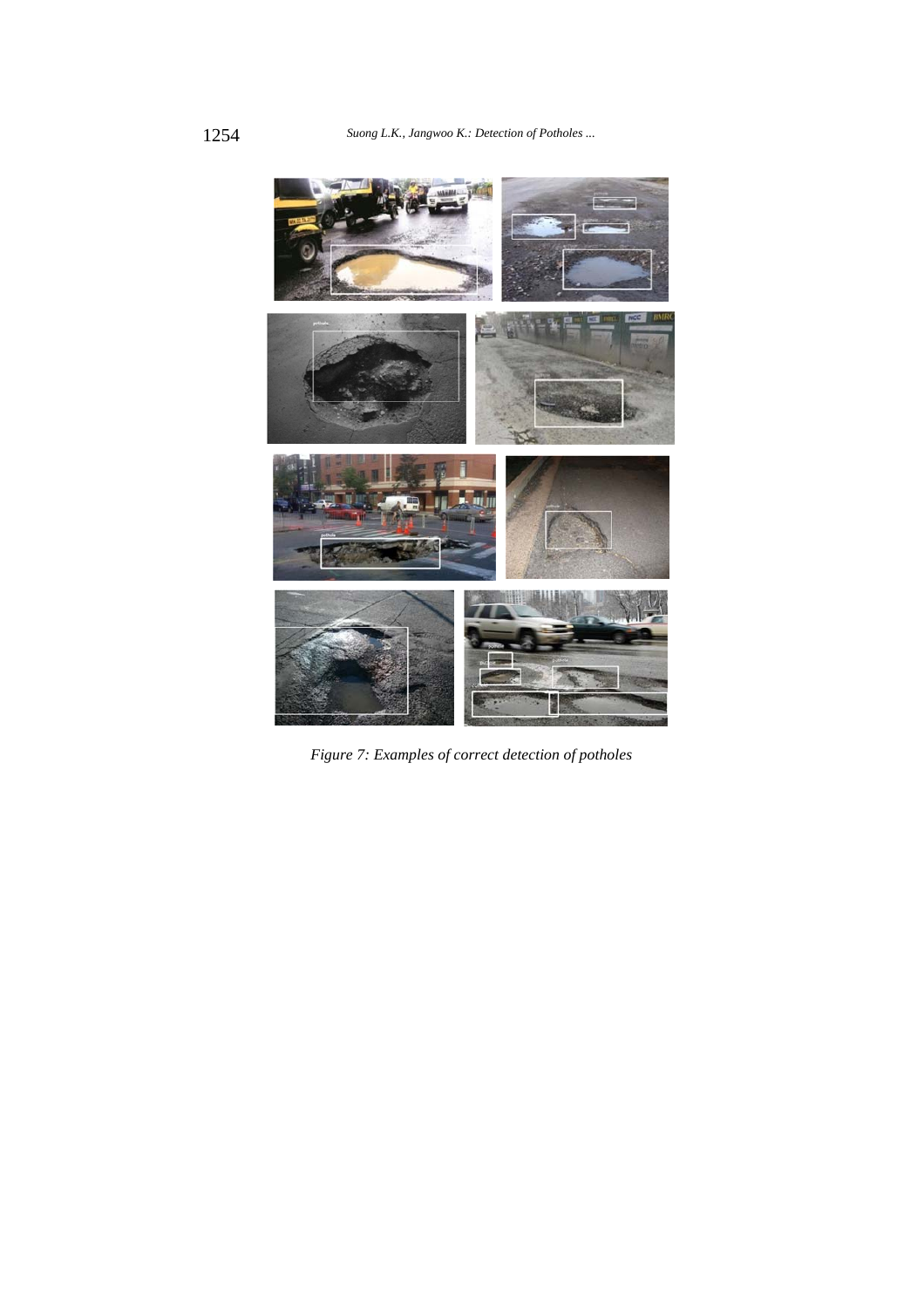

*Figure 8: Examples of false detection of pothole* 

# **6 Conclusion and Future Work**

We presented a deep-learning architecture designed to detect potholes. The model shrinks the number of parameters by a large margin, with a notable increase in performance. We showed that a deep CNN can indeed be applied to detecting potholes with promising results in accuracy and speed, even considering the much smaller size of real-world, labeled pothole data. We believe that with more training data, the results will substantially improve beyond those reported here. In addition, running at 32 FPS, the F2-Anchor model can be integrated with a car's camera to execute a real-time pothole detection task.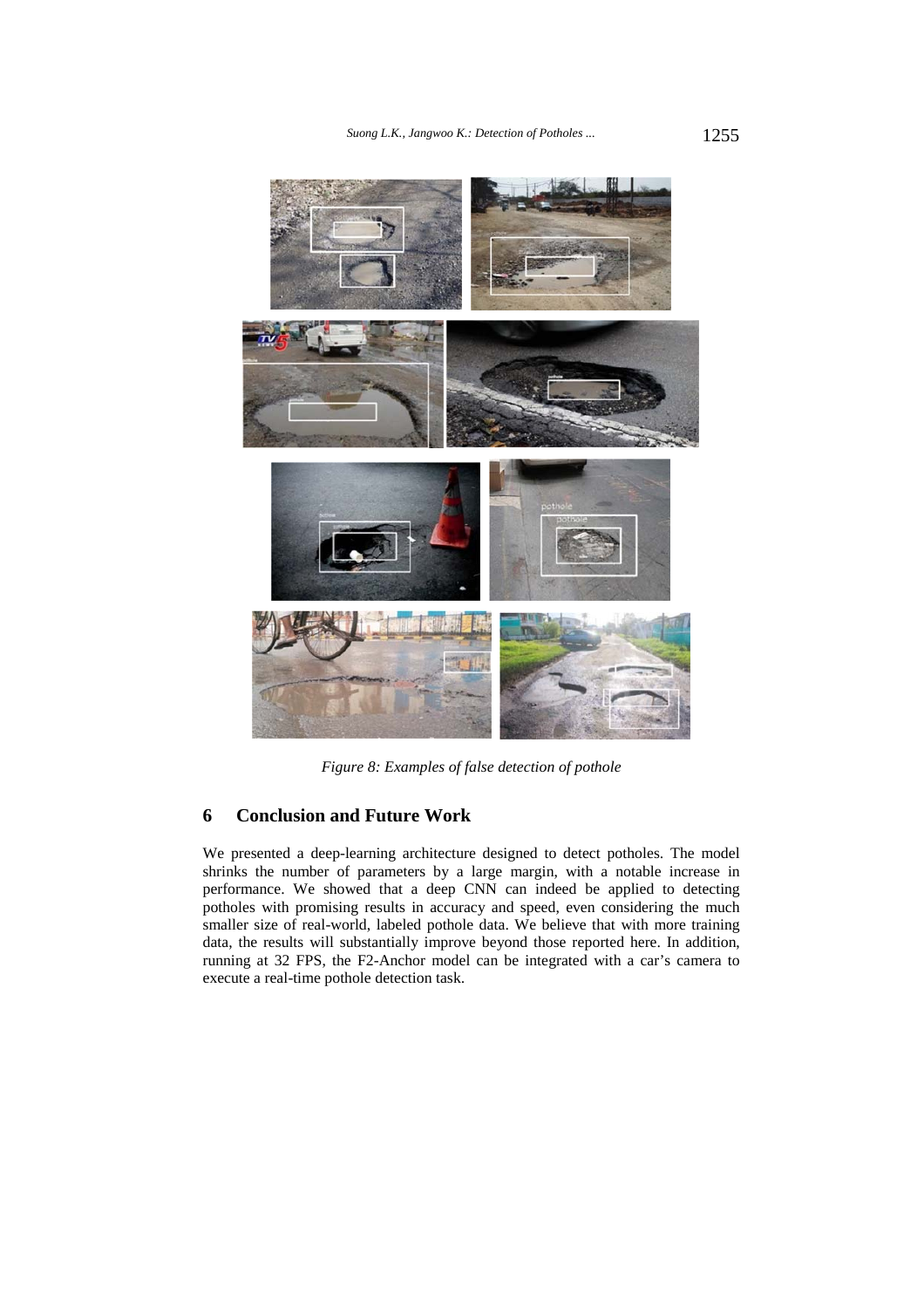#### **Acknowledgments**

This work was supported by an INHA UNIVERSITY Research Grant.

#### **References**

[Angelova et al. 2015] Angelova, A., Krizhevsky, A., Vanhoucke, V., Ogale, A. S., Ferguson, D.: Real-Time Pedestrian Detection with Deep Network Cascades. In *BMVC* (Vol. 2, p. 4). (2015, September).

[De Zoysa et al. 2007] De Zoysa, K., Keppitiyagama, C., Seneviratne, G. P., Shihan, W. W. A. T.: A public transport system based sensor network for road surface condition monitoring. In *Proceedings of the 2007 workshop on Networked systems for developing regions* (p. 9). ACM. (2007, August).

[Eriksson et al. 2008] Eriksson, J., Girod, L., Hull, B., Newton, R., Madden, S., Balakrishnan, H. The pothole patrol: using a mobile sensor network for road surface monitoring. In *Proceedings of the 6th international conference on Mobile systems, applications, and services* (pp. 29-39). ACM. (2008, June).

[Hautakangas et al. 2011] Hautakangas, H., & Nieminen, J.: Data mining for pothole detection. In *Pro gradu seminar, University of Jyväskylä*. (2011, February).

[He et al. 2016] He, K., Zhang, X., Ren, S., Sun, J.: Deep residual learning for image recognition. In *Proceedings of the IEEE conference on computer vision and pattern recognition* (pp. 770-778). (2016).

[Jonh et al. 2014] John, V., Yoneda, K., Qi, B., Liu, Z., Mita, S.: Traffic light recognition in varying illumination using deep learning and saliency map. In *Intelligent Transportation Systems (ITSC), 2014 IEEE 17th International Conference on* (pp. 2286-2291). IEEE. (2014, October).

[Krizheysky et al. 2012] Krizhevsky, A., Sutskever, I., Hinton, G. E.: Imagenet classification with deep convolutional neural networks. In *Advances in neural information processing systems* (pp. 1097-1105). (2012).

[Liu et al. 2016] Liu, W., Anguelov, D., Erhan, D., Szegedy, C., Reed, S., Fu, C. Y., Berg, A. C. Ssd: Single shot multibox detector. In *European conference on computer vision* (pp. 21-37). Springer, Cham. (2016, October).

[Maeda et al. 2016] Maeda, H., Sekimoto, Y., Seto, T.: Lightweight road manager: smartphonebased automatic determination of road damage status by deep neural network. In Proceedings of the 5th ACM SIGSPATIAL International Workshop on Mobile Geographic Information Systems, pages 37–45. ACM. (2016).

[Mohan et al. 2008] Mohan, P., Padmanabhan, V. N., Ramjee, R.: Nericell: using mobile smartphones for rich monitoring of road and traffic conditions. In *Proceedings of the 6th ACM conference on Embedded network sensor systems* (pp. 357-358). ACM. (2008, November).

[Hadsell et al. 2009] Hadsell, R., Sermanet, P., Ben, J., Erkan, A., Scoffier, M., Kavukcuoglu, K., LeCun, Y.: Learning long‐range vision for autonomous off‐road driving. *Journal of Field Robotics*, *26*(2), 120-144. (2009).

[Redmon & Farhadi 2017] Redmon, J., Farhadi, A.: YOLO9000: better, faster, stronger. *arXiv preprint*. (2017).